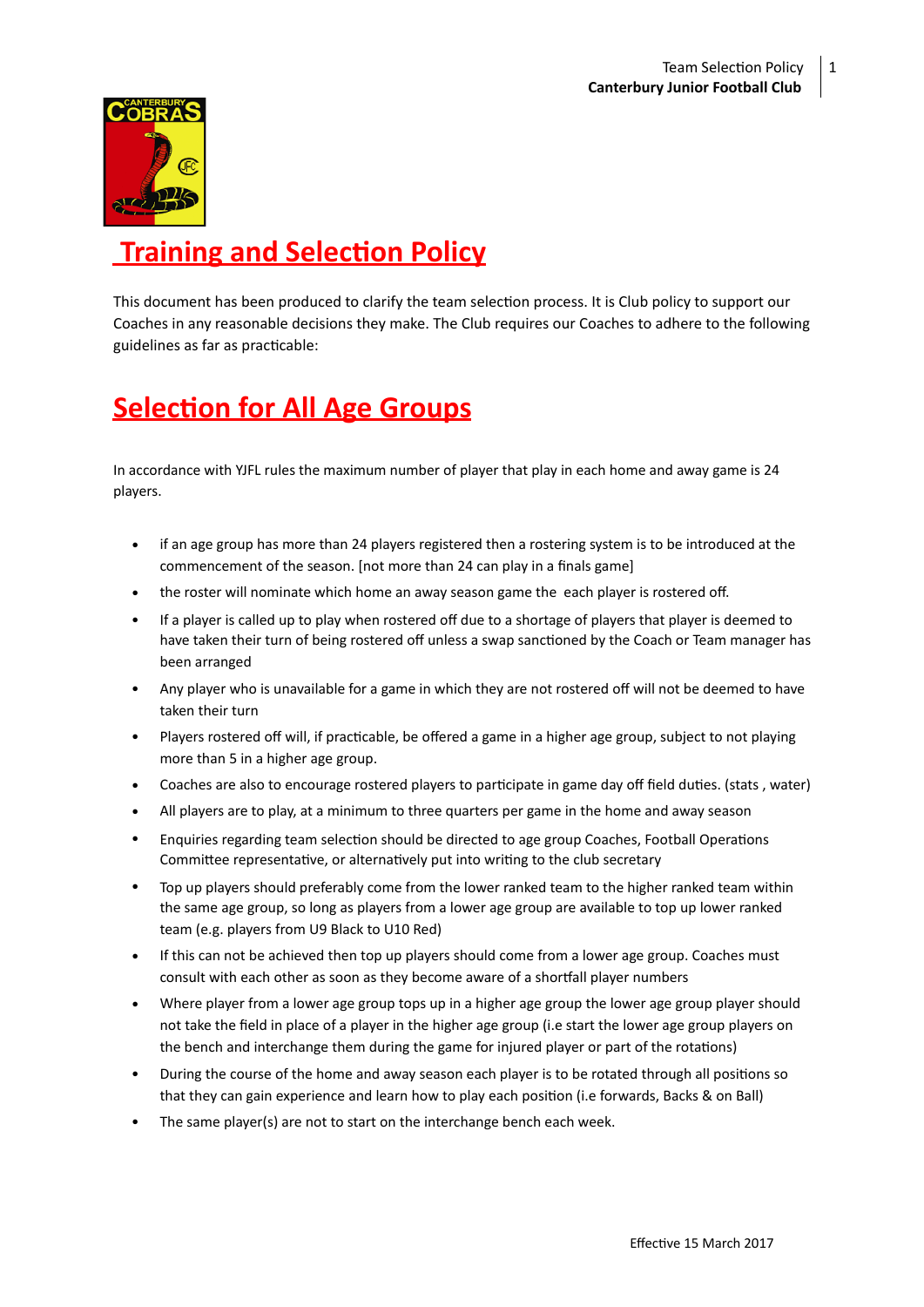# **Squad Training**

All players of the same age group are to train together as a squad on the same night (s). For a minimum of 15 minutes together. Coaches can break up players into groups for specialised training and drills. Coaching is to be conducted in a way that promotes club first at any age group.

#### **Reasons**

- Players are exposed to different coaching influences
- Players are able to Judge their ability and improvement against peers
- Coaches are also able to judge players potential and improvement
- Players have a feeling of belonging to one squad and team
- Players get to know teams style of play
- Assist with player rotations between teams
- Promotes one squad and helps movement of players between teams in future years

# **Age Group Selection**

### **AGE GROUPS: U8 to U12**

Tackers to under 12's selection of players in a particular team is to be primarily based on both friendships, and mixing school groups. At this age level the focus is on development of players' skills, knowledge of the fundamental of team play and having fun.

As well as selecting teams considerations should also be given to:

- Continued development of each player no matter their ability
- All players are to play a minimum of three quarters per game in the home and away season.
- Consideration of the player size, strength and weaknesses and skills so that a reasonable balance can be achieved in the individual team selection and positioning.
- The
- In these age groups, the emphasis is placed on participation and enjoyment. Additional goals are the acquisition of football skills and the nurturing of physical and emotional development and well-being.
- Whilst every effort is made to meet requests, no guarantee can be given.
- Two teams in any age group U12's and below.
- For tackers to under 12 it is important to have regard to friendships and especially for new players to the club. However, teams need to be selected having regard to:
	- $\circ$  both teams being competitive in their respective YJFL divisions.
	- $\circ$  Consideration of player size, strengths and weaknesses and skills and merit so that a reasonable balance can be achieved in the individual team selection and positioning.
- If a coach and/or Team Manager has a child in the age group that they are involved with then that child is to be selected in the same team that the Coach/Team Manager Coaches/Manages.
- The football operations committee will continually review the competitiveness of both teams and performances will be discussed, and corrective actions taken.
- All players are to play as close to three quarters per game in the home and away season.
- It is a priority that Coaches develop one squad within the age group.
- \* To assist in minting the guidelines both Coaches need to assess and continually review player stage of physical development, skill and understanding of the game.
- Where two sides are formed in the same age group, regardless of their divisional standing, it is the wish of the Club that the two sides will be picked by the Coaches to form two 'Competitive' teams. The Committee will assist the Coaches select the sides if required.
- YJFL policy allows for 24 players to play in an under--age match in these age groups. The League requires, and the Club expects, that all players be permitted to play a minimum of a half game as far as practicable.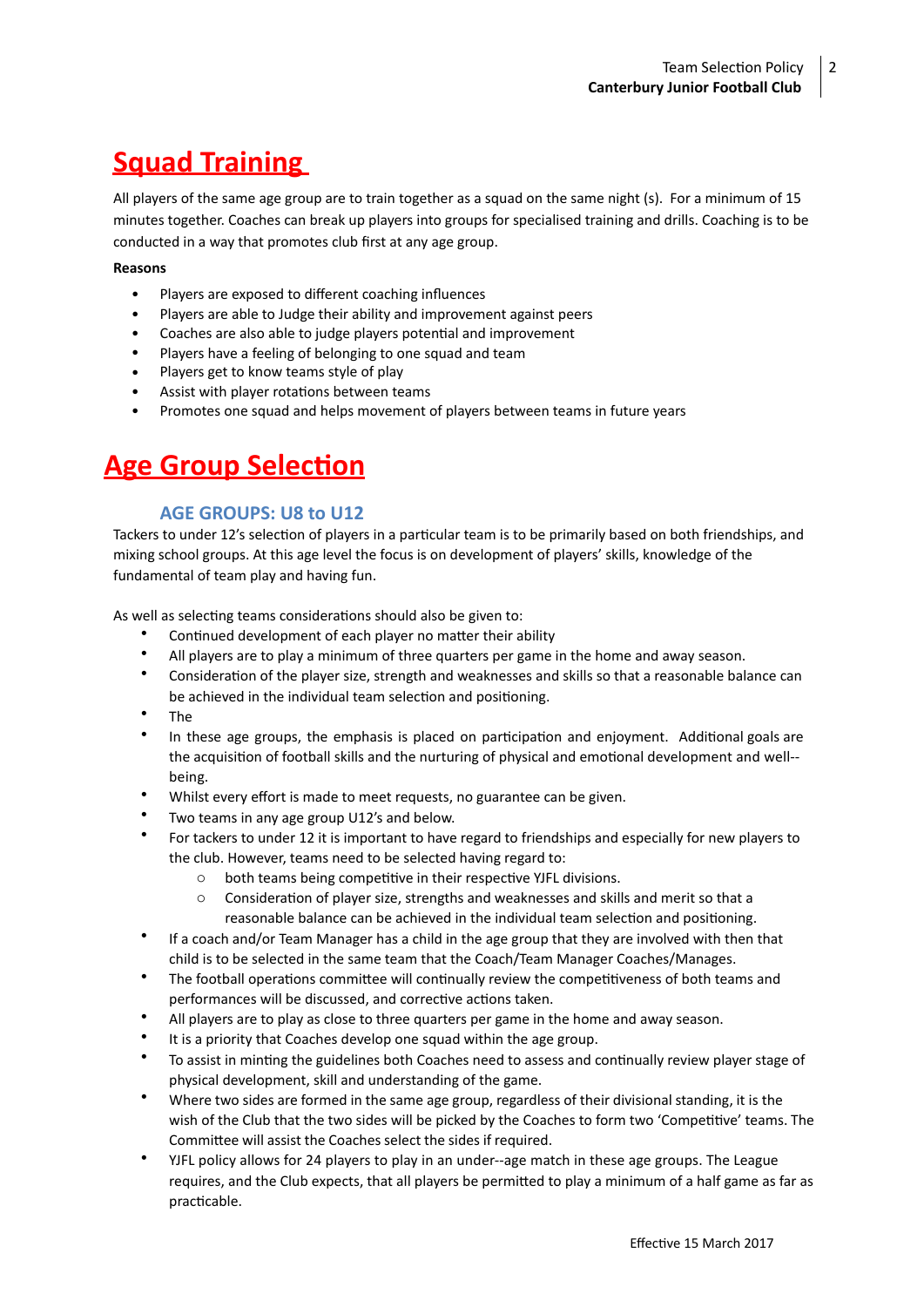## **AGE GROUPS: U13 to U14**

#### U13 and U14

Teams will firstly be established based on the age off players U13/U14.

Age group is to be based on merit. In considering "merit" the following should be taken into consideration:

- Players ability
- Players physical development
- Players attitude
- Players adherence to relative codes of conduct
- Player adherent to team rules
- Players adherence at training
- All players are to play as close to three quarters per game in the home and away season.

### For two teams U13 and U14

- Rotate no more than 4 players each week (if required)
- If a Coach and or a Team manager has a child in the same age group then that child is to be selected in the same team.
- the child /children can be rotated with agreement of both Coaches /Team managers involved in that age group.
- The Football Operations Committee will continually review the competitiveness of both team, and performances will be discussed and corrective actions taken if required
- All players are to play as close to three quarters per game in the home and away season.
- It is a priority that coaches develop one squad within an age group.
- Each team is to have an equal number of players  $(+-2)$
- Continual assessment and adjustment may be required
- The Club aspires to provide players the opportunity to play in the highest level within the league. A Club's grading is determined by the performance of these age group teams in matches over the season. A greater emphasis is placed upon individual and team performances.
- Where there is a single side in any age group, selection of the side is the responsibility of the appointed coach.
- Where two sides are formed in the same age group and in different Divisions, Coaches are empowered to select teams. This is to be based on the Coaches judgment and perception of the player's abilities, potential, development, attitude, commitment and the need for team balance. The Committee will assist the Coaches select the sides ifrequired.
- Where two sides are formed in the same age group and in the same division, it is the wish of the Club that the two sides will be picked by the Coaches to form two 'equal' teams. The Committee will assist the Coaches select the sides if required.
- YJFL policy allows for 24 players to play in an under--age match in these age groups. The League requires, and the Club expects, that all players be permitted to play a minimum of a half game as far as practicable. Coaches must endeavour to provide the maximum number of players an opportunity to participate.
- Canterbury Cobras has for many years allocated individual players at Under 13 and 14 level into teams comprising players whose skills and stage of football development are commensurate